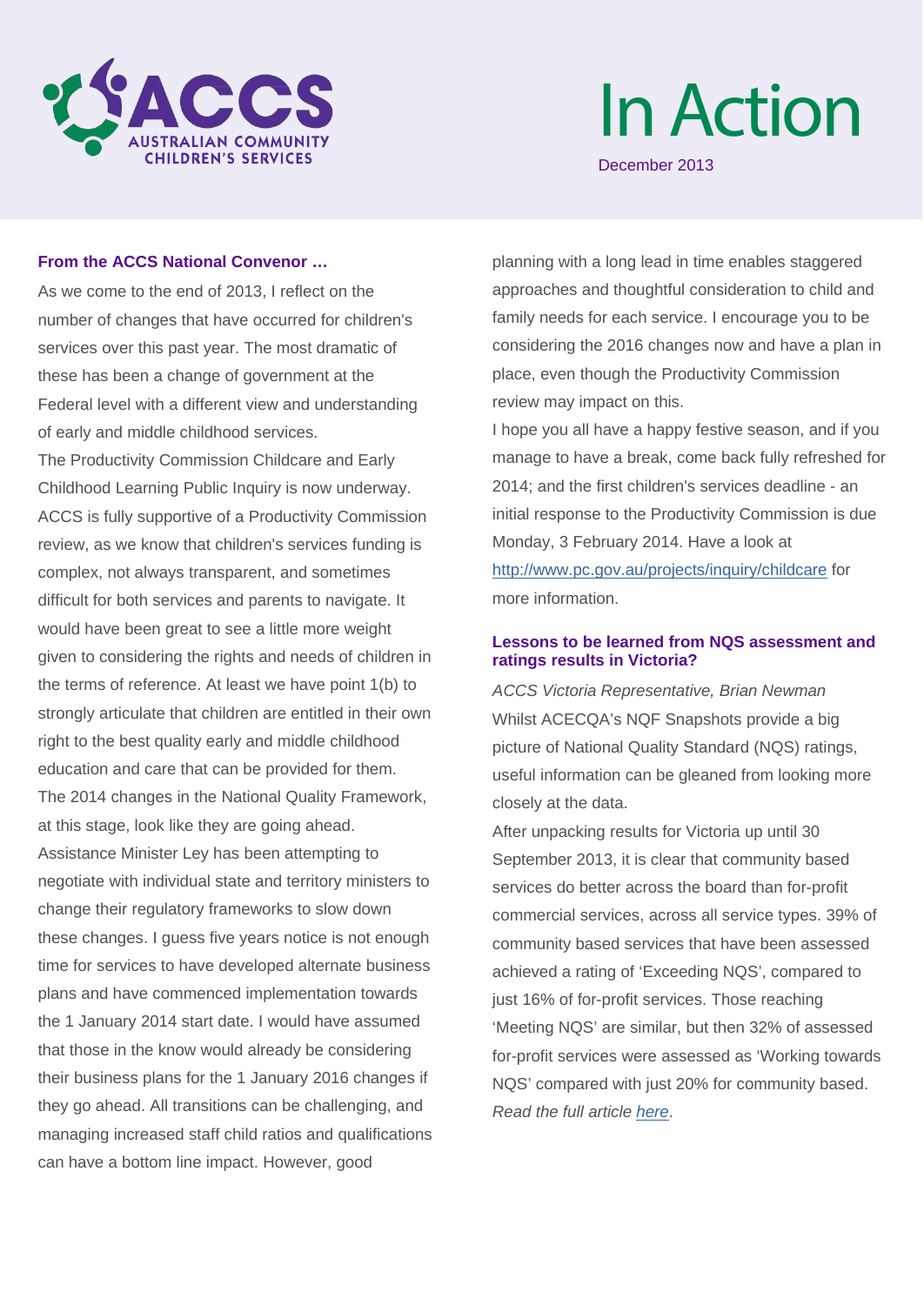#### **Keeping an eye on corporate child care ….**

Affinity Education recently listed on the stock exchange raising \$75.5 million – the funds will be used to buy 57 child centres and manage 11 others. Tim Boreham in the Business section of The Australian suggested '*While ABC (and others) made a hash of it …. We punt on Affinity learning others' mistakes with a buy call'* (The Australian 10/12/13). As we head into a time of review of the way education and care services are delivered and funded in Australia it is astounding to read that as a nation we seem prepared to allow the share market to take risks with the education and care of our children….

# **The Federal Election Result: What does it mean for education and care services?**

*Dr Anne Kennedy, ACCS National Secretary* The recent election of a Liberal-National Coalition government brings new challenges and opportunities for education and care services in this country.

- Do improved ratios of adults to children make a positive difference for children and educators?
- Do further study and/or quality professional learning generally improve educators' understanding, skills and their practice?
- Should every child in Australia be able to access affordable, quality education and care services?
- Is it reassuring for families to know that there are national quality standards that apply to **all**  funded services (LDC, FDC, OSHC, Preschool, Occasional care)?
- Should educators' salaries and conditions be commensurate with or match the importance of their work with children, families and communities?

If you answered **YES** to each of the above questions then you need to cast off any sense of complacency or any sense that someone else will take up the fight and join with ACCS and other organisations to let the Coalition government know we won't be taken backwards to a cottage industry and we will fight to retain the reform agenda and more for children, families, communities and our profession. Read more [here](http://cccinc.us2.list-manage1.com/track/click?u=8f18b0f5d51d13887429e6222&id=56d9c283e0&e=1df94dd6d0)

## **Productivity Commission Inquiry into Childcare and Early Childhood Learning**

Let's ask families and staff to make it their New Year's resolution to stand up for quality, not for profit education and care! The Productivity Commission has released:

- An [Issues Paper](http://cccinc.us2.list-manage.com/track/click?u=8f18b0f5d51d13887429e6222&id=e82253c7f5&e=1df94dd6d0)
- A [short circular for families](http://cccinc.us2.list-manage1.com/track/click?u=8f18b0f5d51d13887429e6222&id=3f544232f5&e=1df94dd6d0) seeking their views on options for delivering childcare and early childhood learning

This inquiry is broad ranging and has the scope to change the entire landscape of education and care in Australia for better or for worse! ACCS is concerned that what is best for children and the need for greater recognition and increased professional wages for educators barely rates a mention in these papers which focus on flexibility and affordability for working families.

The Commission is interested in evidence and data including specific examples and case studies about the benefits and costs of current regulations – so let's tell them our stories of how high ratios and a qualified staff team make a difference to the lives of families. Some ways you can participate include:

- Read the Issues Papers and let ACCS know what you would like us to highlight in the ACCS submission or if you would like us to use your service as a case study, [ausccs@cccinc.org.au](mailto:ausccs@cccinc.org.au)
- Use newsletters and email updates to families asking them to write to the Productivity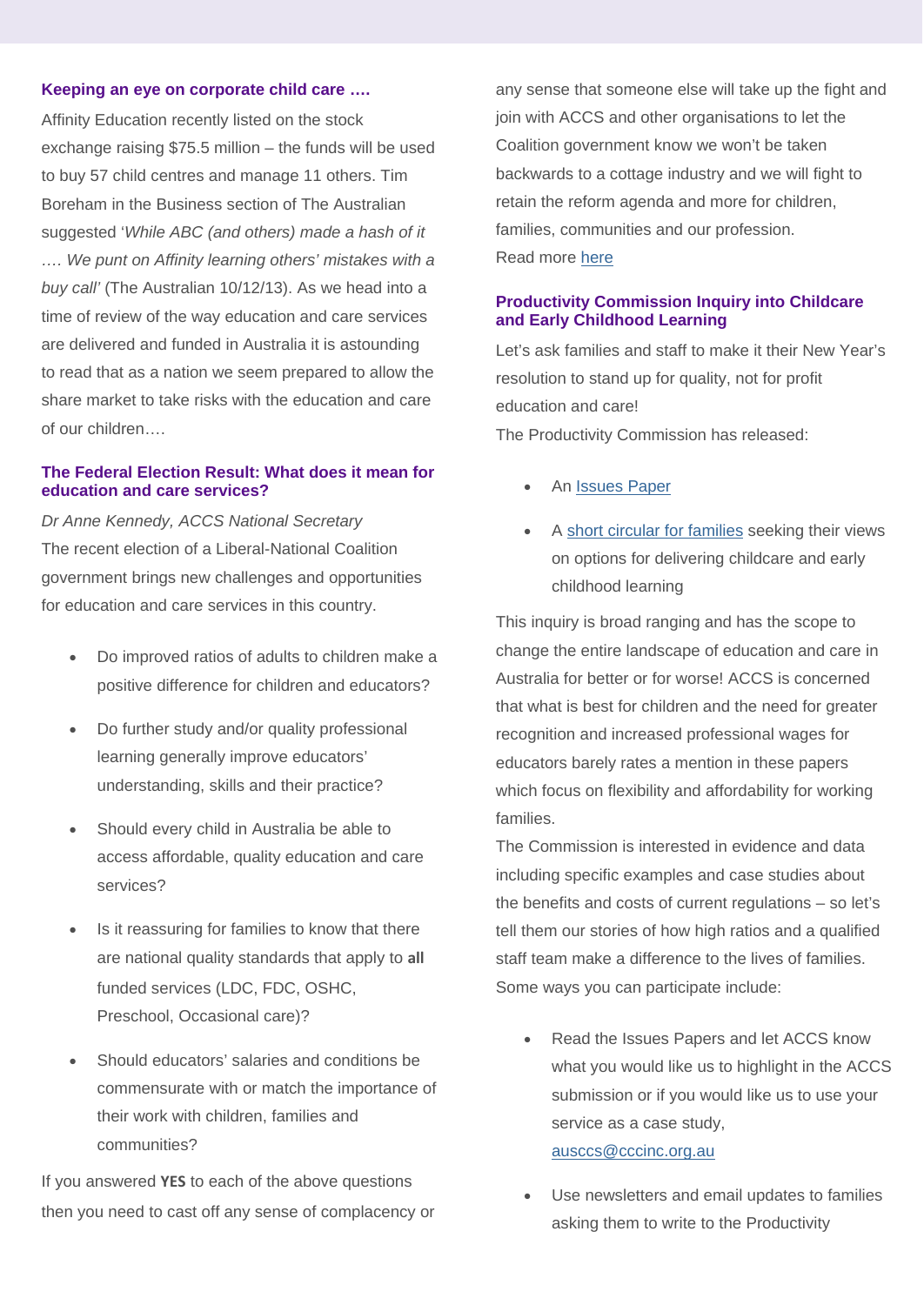Commission and tell their story about how accessing quality community based education and care has supported their family and their participation in the workforce

- Ask your families why they choose to use your service – collate their responses and use as data to send to the Inquiry.
- Commit to making a submission on behalf of your service – we know it is a really bad time of year for any extras (how surprising that these things are announced during the busiest time of the year!) but it doesn't have to be lengthy, you can pick one or two of the questions in the Issues Paper and just address these
- Community Child Care Co-operative NSW have created useful tools to make it easy for families to make a submission [http://ccccnsw.org.au/programs/advocacy](http://cccinc.us2.list-manage.com/track/click?u=8f18b0f5d51d13887429e6222&id=3fcc126cdb&e=1df94dd6d0)[peak/act-now](http://cccinc.us2.list-manage.com/track/click?u=8f18b0f5d51d13887429e6222&id=3fcc126cdb&e=1df94dd6d0) and a great [animation](http://cccinc.us2.list-manage1.com/track/click?u=8f18b0f5d51d13887429e6222&id=12158bfc79&e=1df94dd6d0) to help get us thinking about these issues – why not set it up to play in your staff room or lobby to encourage educators and families to get involved?

Submissions are due on 3 February and may take the form of a simple letter addressing one topic or a comprehensive document addressing a range of issues or anything in between.

Go to the Productivity Commission website for information about how to lodge your submission [here.](http://cccinc.us2.list-manage1.com/track/click?u=8f18b0f5d51d13887429e6222&id=d1005f1425&e=1df94dd6d0) You can bet nanny agencies and the commercial sector are busy drafting their input so let's make sure the voice of the community not for profit sector is heard!

# **Early Years Quality Fund axed by Coalition Government**

Earlier this year the Labour government announced the \$300 million Early Years Quality Fund to support wage increases for early childhood educators. Whilst ACCS has consistently commented that the EYQF was poor policy and was divisive and inequitable,

ACCS did acknowledge this as the first time any Australian Government has recognised their responsibility to help lift wages in the children's services sector.

It was announced last week that only 16 providers who had signed contracts will receive the EYQF funding and the many other services with conditional offers will not receive the funds promised. When the new federal government was elected, ACCS wrote to Prime Minister Abbott and Assistant Minister Ley urging them to honour the EYQF contracts and conditional letters of offer. ACCS is disappointed that this government will not be honouring the conditional letters of offer that many of our members had received. For a short moment in time, it looked as though at least 30 000 educators across the country would receive the remuneration recognition they deserve, for their complex and valuable role in children's and families lives.

In an interview about this decision Assistant Minister Sussan Ley expressed her belief that the Federal Government is not responsible for the wages of early childhood educators, or any sector outside federal government employees. Interestingly she chose to illustrate her point by stating *"I don't suddenly take an interest in the wages of the bar staff at my local pub even though I probably would like to'.* 

# **Your Peak Body in Action, August – December 2013**

#### **Federal Election Campaign**

August was busy for ACCS with an active federal election campaign that saw engagement from all the major parties with the ACCS Election Demands, and ACCS first email campaign tool in action. The ACCS Election Demands, responses from major parties, policy scorecards and media releases from this campaign are available on the [ACCS website.](http://cccinc.us2.list-manage.com/track/click?u=8f18b0f5d51d13887429e6222&id=db6b9d4d2b&e=1df94dd6d0)

#### **Response to the Federal Government's** *Better Child Care and Early Learning Policy*

ACCS has written to the new Prime Minster Tony Abbott and Assistant Minister for Education Sussan Ley outlining its response to their policy which was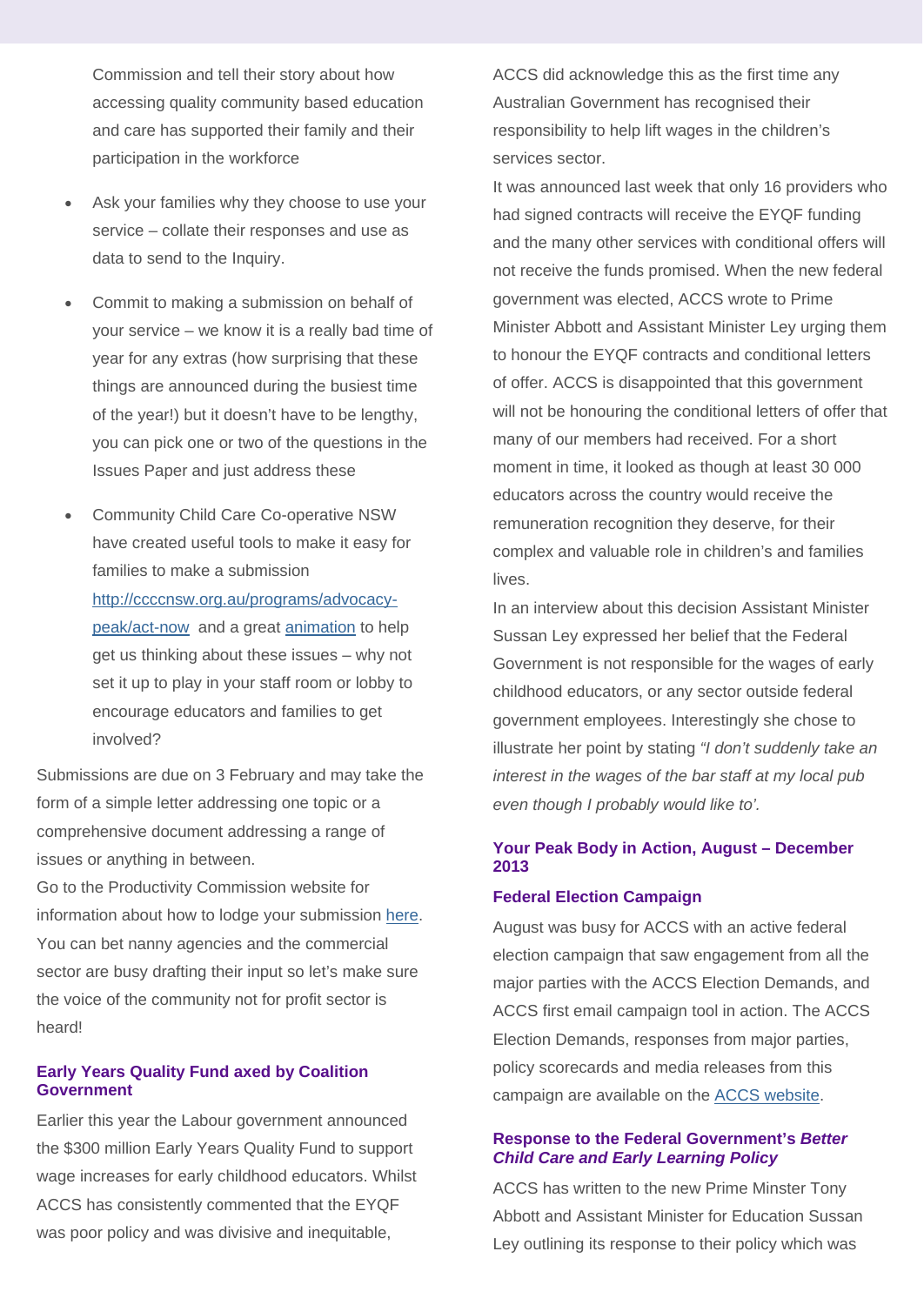launched less than 48 hours before the election. You can read the letter to Prime Minister Abbott [here](http://cccinc.us2.list-manage.com/track/click?u=8f18b0f5d51d13887429e6222&id=463244d837&e=1df94dd6d0) You can read the letter to the Assistant Minister for Education [here](http://cccinc.us2.list-manage.com/track/click?u=8f18b0f5d51d13887429e6222&id=4e870fe392&e=1df94dd6d0)

# **Launch of** *Trends In Children's Community Services 2nd wave National Report*

ACCS was pleased to launch the second of its National reports that tracks the experience of the community sector since the introduction of the National Quality Framework. The report demonstrates that community children's services have been integrating the National Quality Framework (NQF) into their services to the benefit of Australian families and children. Community children's services are all working at the new NQF ratios, with 83% of long day care services already operating at the ratio requirements due to be introduced in 2016. ACCS will be drawing on this data in its submission to the *Productivity Commission Inquiry into Childcare and Early Childhood Learning*. Read the full report [here](http://cccinc.us2.list-manage.com/track/click?u=8f18b0f5d51d13887429e6222&id=252e0cef0b&e=1df94dd6d0)



# **ACCS National Participation in Reference Groups and Forums**

# **National Children's Services Forum**

National Convenor, Prue Warrilow, represented ACCS at this 2 day meeting in Canberra on 21 and 22 October. The NCFS brings together national sectorspecific peak organisations. NCFS recognises that advocacy is strengthened when the sector as a whole works collaboratively towards this end. Assistant Minister for Education Sussan Ley attended this and outlined the government's agenda for education care. Her comments included:

- Key drivers will be 'flexibility, affordability and accessibility'
- Implementing the National Quality Framework in a "smarter and more streamlined way"
- Reducing red tape that does not reduce quality
- Establishment of an Advisory Council that will be co-chaired the Assistant Minister and an industry expert.

**Budget Based Funding Program Review Stakeholder Reference Group and Early Years Quality Fund Advisory Board** *ACCS Representative, Prue Warrilow, National Convenor*

**SNAICC Steering Committee** *- Aboriginal and Torres Strait Islander integrated early childhood and family support service funding ACCS Victoria Representative, Rhiannon Williams*

**Hunter Institute of Mental Health Reference Group -** *Mental Health and Wellbeing Resource for the Early Childhood Education and Care Workforce Project ACCS NSW Representative, Amanda Holt*

# **ACNC Social Services Reporting Duplication Working Party**

*ACCS NSW Representative Debra Clarke* Click [here](http://cccinc.us2.list-manage.com/track/click?u=8f18b0f5d51d13887429e6222&id=96b0de9eaf&e=1df94dd6d0) for ACNC update

If you would like more information about ACCS participation in these groups and forums, please contact ACCS National Secretariat [acussc@cccinc.org.au](mailto:ausccs@cccinc.org.au)